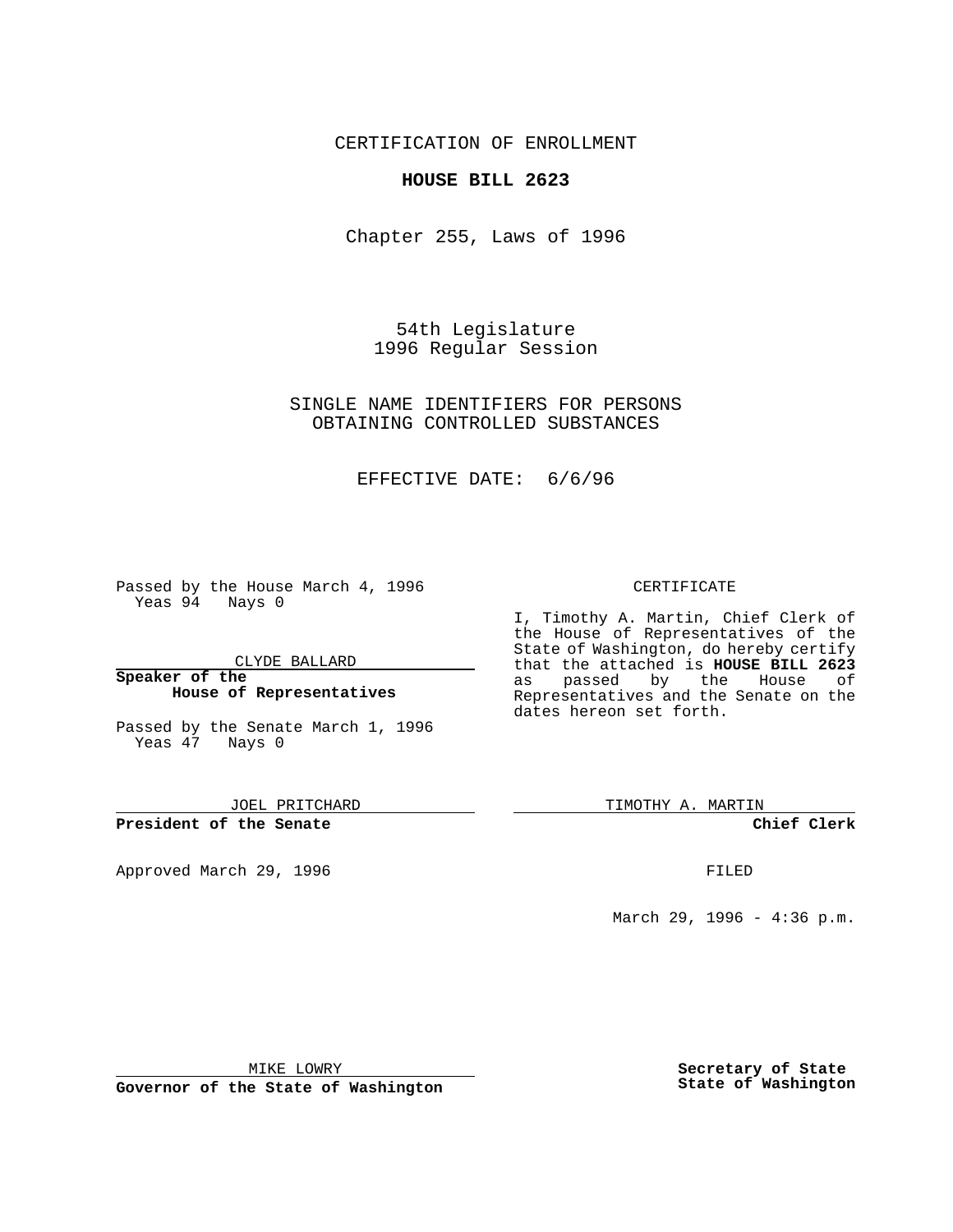# **HOUSE BILL 2623** \_\_\_\_\_\_\_\_\_\_\_\_\_\_\_\_\_\_\_\_\_\_\_\_\_\_\_\_\_\_\_\_\_\_\_\_\_\_\_\_\_\_\_\_\_\_\_

\_\_\_\_\_\_\_\_\_\_\_\_\_\_\_\_\_\_\_\_\_\_\_\_\_\_\_\_\_\_\_\_\_\_\_\_\_\_\_\_\_\_\_\_\_\_\_

### AS AMENDED BY THE SENATE

Passed Legislature - 1996 Regular Session

### **State of Washington 54th Legislature 1996 Regular Session**

**By** Representatives Dyer, Hymes, Cody, Murray, Brumsickle, Casada, Conway, Skinner, Crouse, Morris, Sherstad and Scheuerman

Read first time 01/15/96. Referred to Committee on Health Care.

 AN ACT Relating to requiring the use of single name identifiers for persons obtaining controlled substances; and amending RCW 69.50.403.

BE IT ENACTED BY THE LEGISLATURE OF THE STATE OF WASHINGTON:

 **Sec. 1.** RCW 69.50.403 and 1993 c 187 s 21 are each amended to read as follows:

(a) It is unlawful for any person knowingly or intentionally:

 (1) To distribute as a registrant a controlled substance classified in Schedules I or II, except pursuant to an order form as required by RCW 69.50.307;

 (2) To use in the course of the manufacture, distribution, or dispensing of a controlled substance, or to use for the purpose of acquiring or obtaining a controlled substance, a registration number 13 which is fictitious, revoked, suspended, or issued to another person; (3) To obtain or attempt to obtain a controlled substance, or procure or attempt to procure the administration of a controlled substance, (i) by fraud, deceit, misrepresentation, or subterfuge; or (ii) by forgery or alteration of a prescription or any written order; or (iii) by the concealment of material fact; or (iv) by the use of a false name or the giving of a false address.